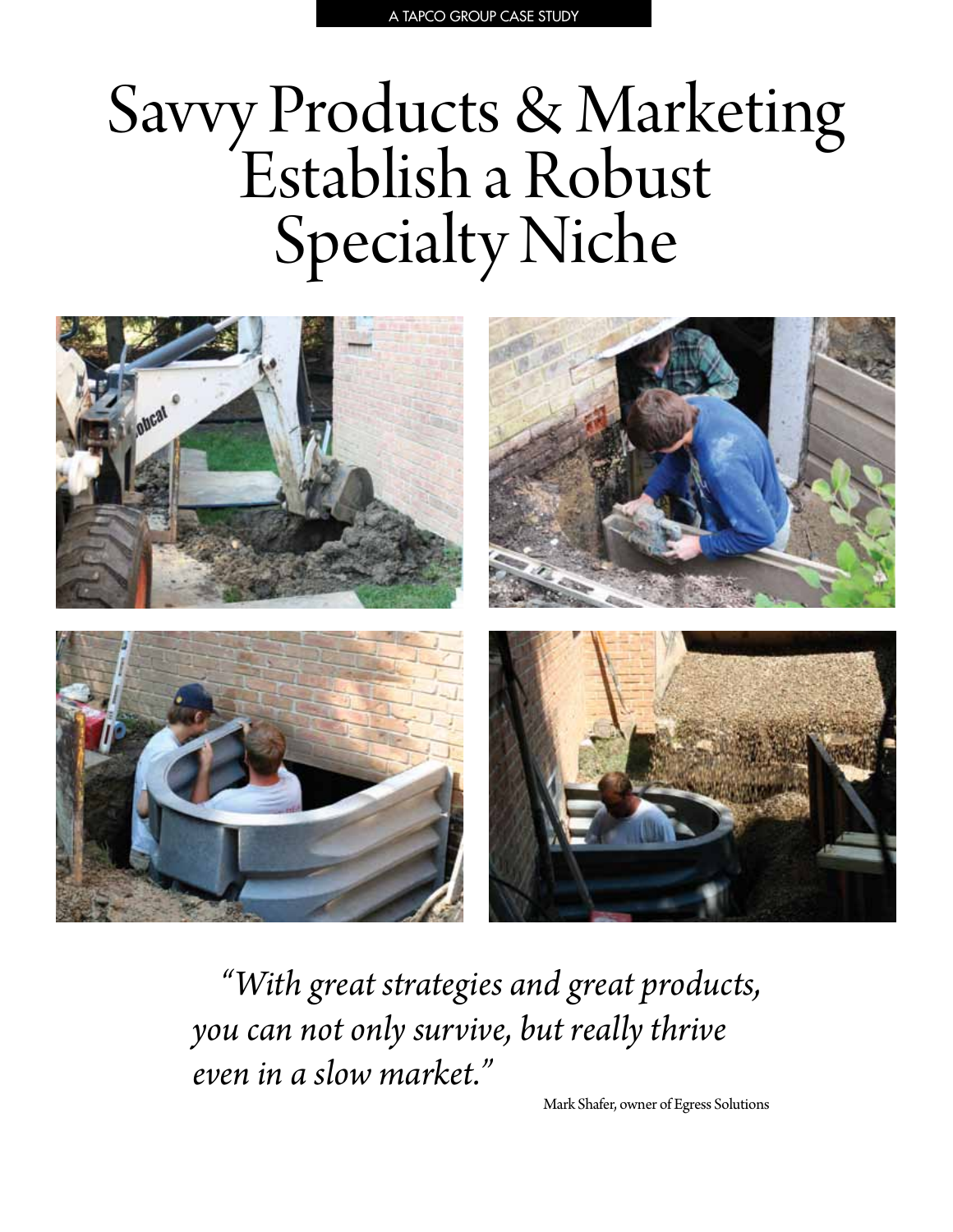## A TAPCO GROUP CASE STUDY







Model #2062 with polycarbonate cover.

When it comes to successful marketing, strategic remodelers are finding ways to differentiate themselves with the addition of new services. Developing and marketing a new specialty allows remodeling businesses to meet the needs of more customers and become the go-to authority in a specialty niche.

Mark Shafer, owner of Egress Solutions in Leonard, Michigan is one such remodeler who's earning steady business and many referrals after establishing his specialty, and building awareness. After 20 years in kitchen, bath and basement remodeling, Shafer found that a new building code for basement egress systems created a specialty that no one was serving.

"When the code change requiring egress windows for finished basements started, I immediately heard requests for them," Shafer says. "The first one I put in was a pain in the neck." He dug the hole by hand, used a wheelbarrow and hired somebody to do the concrete cutting. "I was stuck with a big chunk of cement in the hole. I had to rent a jackhammer, break it out and haul it away by hand." That first egress system took a week.

Today, Shafer's two-man crew does the job in a day and has egress installations down to a science. "The code was being enforced and everyone was going to need them. I knew it was going to take off." He turned his business

into Egress Solutions and has been specializing in installing egress systems in existing homes since 2004.

Shafer says he mulled over the business transition for about a year before seizing the opportunity and making significant investments. He bought a dump truck, a Bobcat with backhoe attachment and cement-cutting equipment, including a hydraulic track-mounted wall saw. He now averages three jobs a week within his 100 mile territory and says he had work every week last winter.

"The majority of homeowners contact me because they found out that they needed to meet code," Shafer says. "They're in the middle of a remodeling project, and suddenly the building inspector says 'you need an egress window'—and they've never heard of them." His one-day egress installation ends up surprising many homeowners along with some contractors who've installed them before without specialty equipment. "Sometimes they don't believe me, and then they're happily surprised by the end of the day when I'm packed up and done," Shafer notes.

Shafer says he uses Wellcraft Egress Systems' polyethylene wells for about 90 percent of his jobs, along with some galvanized steel wells and wells custom-built with pavers. "If homeowners see a cheap well next to a Wellcraft well, for a couple hundred dollars more going into their house

they choose the Wellcraft well. Their quality is great," he says, adding that he's had zero callbacks with several hundred Wellcraft installations.

"Homeowners tell me they love having the egress window and wish they'd have done it years ago," Shafer notes. "They like the fresh air and sunlight they get downstairs."

Since Shafer's initial foray and success with installing egress systems, their importance as a way to escape fire has grown. According to the 2006 International Residential Code, egress windows and wells must be installed in each basement-level bedroom as well as in other basement living spaces. With these egress systems, even young children can quickly escape danger, and fully-equipped firefighters can enter and exit a home through the basement.

## **A well-done setup**

Shafer conducted thorough research in transforming his business for the egress specialty niche. That included practice. After choosing the back-saving track-mount saw, he formed a 10' x 8' cement wall on his rural property and had a dealer rep show him how to set up the saw and make cuts.

Then to market his specialization, he reached out to Wellcraft Egress Systems and explained his new business focus. He'd previously used Wellcraft wells on his basement remodels and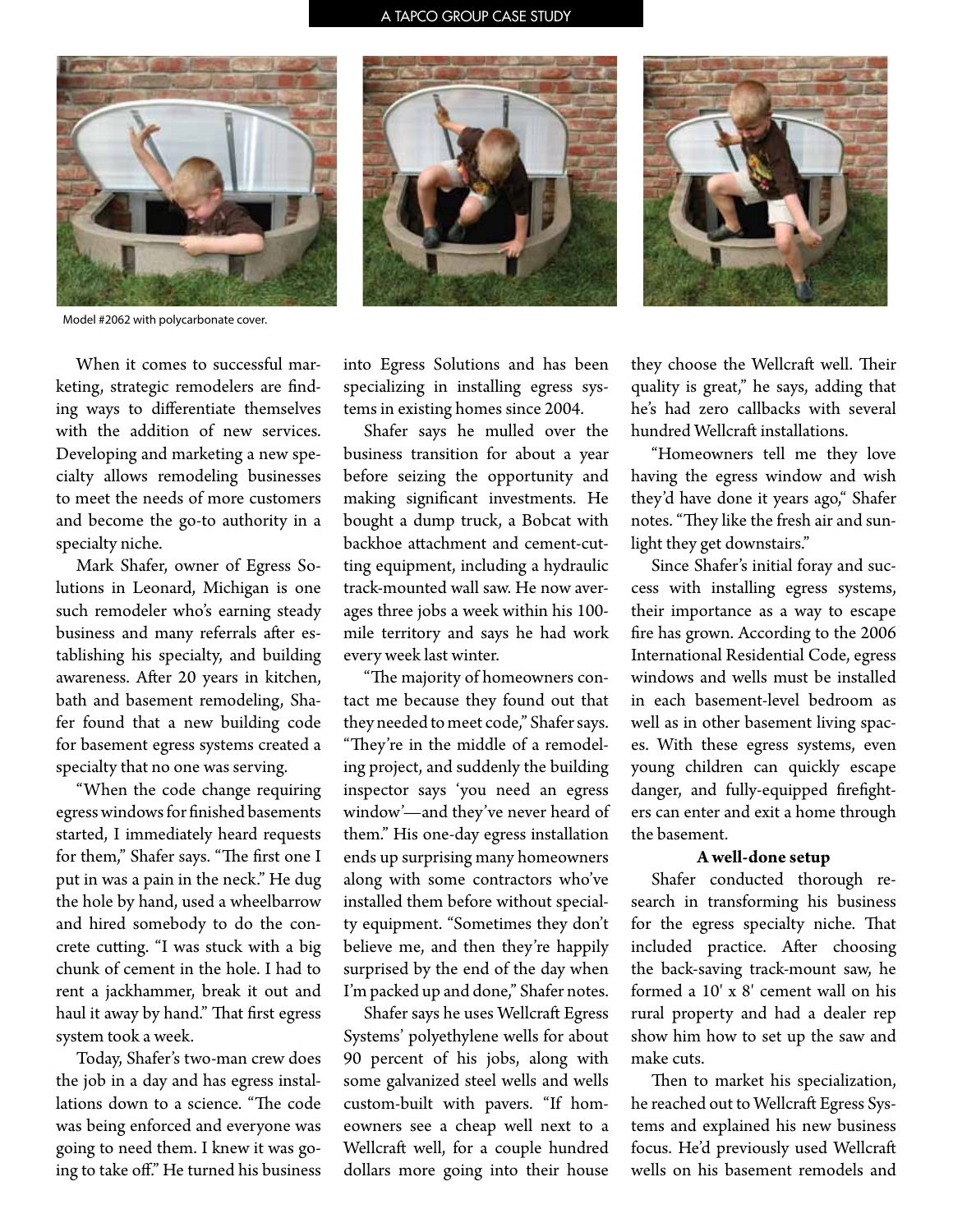liked the product. After hearing his strategy to exhibit at several home shows, the company gave him wells to display. "After that first show," says Shafer, "I had customers signed up right then and there and I was ready to go to work."

# **Filling the need**

There are myriad uses for basement living areas: home offices, bedrooms, home theaters and recreation rooms. Shafer has also seen growth in customers using basements for kids' playrooms and in-home daycare operations. "Egress window wells really change the appearance of a basement. Getting that natural light down there, you don't feel like you're in a basement as much and it creates a more livable area. I get a fair amount of people who, even though they could meet code with one window, prefer two or three to bring light into the basement and eliminate a dungeon feel," Shafer notes.

"In most basements during the middle of the day you've got to walk downstairs and turn the lights on to see. When you put an egress window in, you get enough light so that you can walk downstairs without turning the lights on."

## **The business forecast**

Shafer says the business forecast for his specialty is good, and he's even given some thought to adding a second crew. "To do these right, you've really got to be hands on. I'm right where I want to be," he admits. The specialization was easy for him to learn and the niche focus means each job is essentially the same, eliminating questions about work or materials. His equipment is meticulously organized so that each job is finished as quickly as possible.

Shafer maintains a schedule of four Detroit-area home shows a year, which make up a large portion of his marketing along with his website.

*"Homeowners tell me they love having the egress window and wish they'd have done it years ago."*